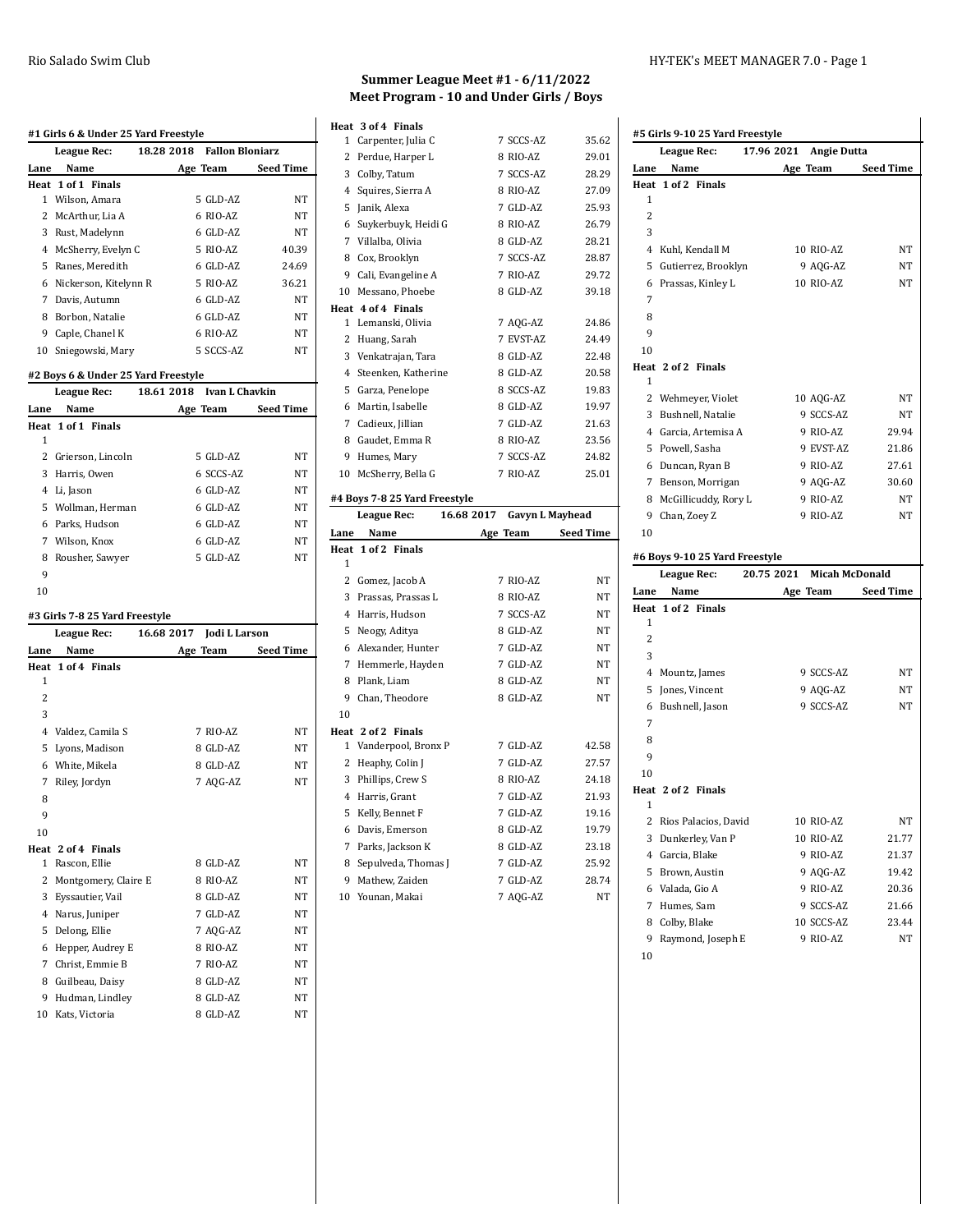|                | #7 Girls 6 & Under 25 Yard Backstroke |            |                       |           |
|----------------|---------------------------------------|------------|-----------------------|-----------|
|                | League Rec:                           | 24.71 2015 | <b>Paige C Downey</b> |           |
| Lane           | Name                                  |            | Age Team              | Seed Time |
|                | Heat 1 of 1 Finals                    |            |                       |           |
| 1              | Wilson, Amara                         |            | 5 GLD-AZ              | NT        |
| 2              | Rust, Madelynn                        |            | 6 GLD-AZ              | NT        |
|                | 3 McArthur, Lia A                     |            | 6 RIO-AZ              | NΤ        |
|                | 4 McSherry, Evelyn C                  |            | 5 RIO-AZ              | 50.78     |
|                | 5 Ranes, Meredith                     |            | 6 GLD-AZ              | 32.70     |
|                | 6 Nickerson, Kitelynn R               |            | 5 RIO-AZ              | 45.85     |
| 7              | Caple, Chanel K                       |            | 6 RIO-AZ              | NT        |
|                | 8 Davis, Autumn                       |            | 6 GLD-AZ              | NΤ        |
| 9              | Borbon, Natalie                       |            | 6 GLD-AZ              | NT        |
| 10             |                                       |            |                       |           |
|                | #8 Boys 6 & Under 25 Yard Backstroke  |            |                       |           |
|                | League Rec:                           | 23.47 2018 | <b>Ivan L Chavkin</b> |           |
| Lane           | Name                                  |            | Age Team              | Seed Time |
|                | Heat 1 of 1 Finals                    |            |                       |           |
| 1              |                                       |            |                       |           |
| $\overline{2}$ | Rousher, Sawyer                       |            | 5 GLD-AZ              | NT        |
|                | 3 Parks, Hudson                       |            | 6 GLD-AZ              | NT        |
|                | 4 Wollman, Herman                     |            | 6 GLD-AZ              | NT        |
|                | 5 Harris, Owen                        |            | 6 SCCS-AZ             | NΤ        |
|                | 6 Li, Jason                           |            | 6 GLD-AZ              | NT        |
|                | 7 Wilson, Knox                        |            | 6 GLD-AZ              | NT        |
|                | 8 Grierson, Lincoln                   |            | 5 GLD-AZ              | NT        |
| 9              |                                       |            |                       |           |
|                |                                       |            |                       |           |
| 10             |                                       |            |                       |           |
|                | #9 Girls 7-8 25 Yard Backstroke       |            |                       |           |
|                | League Rec:                           | 20.16 2017 | Jodi L Larson         |           |
| Lane           | Name                                  |            | Age Team              | Seed Time |
|                | Heat 1 of 4 Finals                    |            |                       |           |
| 1              |                                       |            |                       |           |
| 2              |                                       |            |                       |           |
| 3              |                                       |            |                       |           |
|                | 4 Valdez, Camila S                    |            | 7 RIO-AZ              | NT        |
| 5              | Delong, Ellie                         |            | 7 AQG-AZ              | NT        |
| 6              | Kats, Victoria                        |            | 8 GLD-AZ              | NT        |
| 7              | Guilbeau, Daisy                       |            | 8 GLD-AZ              | NT        |
| 8              |                                       |            |                       |           |
| 9              |                                       |            |                       |           |
| 10             |                                       |            |                       |           |
|                | Heat 2 of 4 Finals                    |            |                       |           |
| 1              | Eyssautier, Vail                      |            | 8 GLD-AZ              | NT        |
|                | 2 Riley, Jordyn                       |            | 7 AQG-AZ              | NT        |
|                | 3 Hudman, Lindley                     |            | 8 GLD-AZ              | NT        |
| 4              | Narus, Juniper                        |            | 7 GLD-AZ              | NT        |
| 5              | Montgomery, Claire E                  |            | 8 RIO-AZ              | NT        |
| 6              | Lyons, Madison                        |            | 8 GLD-AZ              | NT        |
|                | 7 Christ, Emmie B                     |            | 7 RIO-AZ              | NT        |
| 9              | 8 Hepper, Audrey E<br>Messano, Phoebe |            | 8 RIO-AZ<br>8 GLD-AZ  | NT<br>NT  |

#### **Summer League Meet #1 - 6/11/2022 Meet Program - 10 and Under Girls / Boys**

|                | Heat 3 of 4 Finals                   |                                 |                  |
|----------------|--------------------------------------|---------------------------------|------------------|
| $\mathbf{1}$   | Colby, Tatum                         | 7 SCCS-AZ                       | 41.58            |
| 2              | Carpenter, Julia C                   | 7 SCCS-AZ                       | 33.39            |
| 3              | McSherry, Bella G                    | 7 RIO-AZ                        | 33.04            |
| 4              | Janik, Alexa                         | 7 GLD-AZ                        | 31.50            |
| 5              | Lemanski, Olivia                     | 7 AQG-AZ                        | 30.81            |
|                | 6 Cox, Brooklyn                      | 7 SCCS-AZ                       | 31.40            |
|                | 7 Venkatrajan, Tara                  | 8 GLD-AZ                        | 32.77            |
| 8              | Perdue, Harper L                     | 8 RIO-AZ                        | 33.29            |
| 9              | Humes, Mary                          | 7 SCCS-AZ                       | 36.73            |
|                | 10 Rascon, Ellie                     | 8 GLD-AZ                        | <b>NT</b>        |
|                | Heat 4 of 4 Finals                   |                                 |                  |
| 1              | Squires, Sierra A                    | 8 RIO-AZ                        | 30.30            |
| 2              | Villalba, Olivia                     | 8 GLD-AZ                        | 28.33            |
| 3              | Huang, Sarah                         | 7 EVST-AZ                       | 27.65            |
|                | 4 Gaudet, Emma R                     | 8 RIO-AZ                        | 25.74            |
| 5              | Steenken, Katherine                  | 8 GLD-AZ                        | 24.49            |
| 6              | Martin, Isabelle                     | 8 GLD-AZ                        | 24.52            |
| 7              | Cadieux, Jillian                     | 7 GLD-AZ                        | 26.98            |
| 8              | Suykerbuyk, Heidi G                  | 8 RIO-AZ                        | 27.82            |
| 9              | Garza, Penelope                      | 8 SCCS-AZ                       | 29.15            |
|                | 10 Cali, Evangeline A                | 7 RIO-AZ                        | 30.49            |
|                | #10 Boys 7-8 25 Yard Backstroke      |                                 |                  |
|                |                                      |                                 |                  |
|                | League Rec:                          | 19.53 2018<br><b>Ronav Udar</b> |                  |
| Lane           | Name                                 | Age Team                        | <b>Seed Time</b> |
|                | Heat 1 of 2 Finals                   |                                 |                  |
| $\mathbf{1}$   |                                      |                                 |                  |
| 2              | Neogy, Aditya                        | 8 GLD-AZ                        | NT               |
| 3              | Gomez, Jacob A                       | 7 RIO-AZ                        | NT               |
|                | 4 Alexander, Hunter                  | 7 GLD-AZ                        | <b>NT</b>        |
| 5              | Younan, Makai                        | 7 AQG-AZ                        | NT               |
| 6              | Harris, Hudson                       | 7 SCCS-AZ                       | NT               |
| 7              | Chan, Theodore                       | 8 GLD-AZ                        | NT               |
| 8              | Plank, Liam                          | 8 GLD-AZ                        | NT               |
|                | 9 Prassas, Prassas L                 | 8 RIO-AZ                        | <b>NT</b>        |
| 10             |                                      |                                 |                  |
|                | Heat 2 of 2 Finals                   |                                 |                  |
| 1              | Vanderpool, Bronx P                  | 7 GLD-AZ                        | 41.48            |
| 2              | Sepulveda, Thomas J                  | 7 GLD-AZ                        | 33.03            |
| 3              | Davis, Emerson                       | 8 GLD-AZ                        | 30.54            |
| $\overline{4}$ | Heaphy, Colin J                      | 7 GLD-AZ                        | 29.49            |
| 5              | Kelly, Bennet F                      | 7 GLD-AZ                        | 27.21            |
| 6              | Harris, Grant                        | 7 GLD-AZ                        | 27.45            |
| 7              | Phillips, Crew S                     | 8 RIO-AZ                        | 30.49            |
| 8              | Mathew, Zaiden                       | 7 GLD-AZ                        | 30.96            |
| 9<br>10        | Parks, Jackson K<br>Hemmerle, Hayden | 8 GLD-AZ<br>7 GLD-AZ            | 36.69<br>NT      |

### **#11 Girls 9-10 25 Yard Backstroke**

|                | <b>League Rec:</b>                       | 21.46 2021                 | <b>Angie Dutta</b>    |                  |
|----------------|------------------------------------------|----------------------------|-----------------------|------------------|
| Lane           | Name                                     |                            | Age Team              | Seed Time        |
|                | Heat 1 of 1 Finals                       |                            |                       |                  |
| 1              | McGillicuddy, Rory L                     |                            | 9 RIO-AZ              | NΤ               |
|                | 2 Wehmeyer, Violet                       |                            | 10 AQG-AZ             | NT               |
|                | 3 Kuhl, Kendall M                        |                            | 10 RIO-AZ             | NT               |
|                | 4 Garcia, Artemisa A                     |                            | 9 RIO-AZ              | 31.22            |
|                | 5 Powell, Sasha                          |                            | 9 EVST-AZ             | 21.68            |
|                | 6 Duncan, Ryan B                         |                            | 9 RIO-AZ              | 26.63            |
|                |                                          |                            | 9 RIO-AZ              |                  |
|                | 7 Chan, Zoey Z                           |                            |                       | NT               |
|                | 8 Gutierrez, Brooklyn                    |                            | 9 AQG-AZ              | NΤ               |
|                | 9 Bushnell, Natalie                      |                            | 9 SCCS-AZ             | NΤ               |
|                | 10 Prassas, Kinley L                     |                            | 10 RIO-AZ             | NT               |
|                | #12 Boys 9-10 25 Yard Backstroke         |                            |                       |                  |
|                | League Rec:                              | 23.25 2021                 | <b>Micah McDonald</b> |                  |
| Lane           | Name                                     |                            | Age Team              | <b>Seed Time</b> |
| Heat           | 1 of 1 Finals                            |                            |                       |                  |
| 1              | Raymond, Joseph E                        |                            | 9 RIO-AZ              | NΤ               |
|                | 2 Mountz, James                          |                            | 9 SCCS-AZ             | NT               |
|                | 3 Brown, Austin                          |                            | 9 AQG-AZ              | 37.40            |
|                |                                          |                            | 10 RIO-AZ             | 29.18            |
|                | 4 Dunkerley, Van P                       |                            |                       |                  |
|                | 5 Humes, Sam                             |                            | 9 SCCS-AZ             | 24.66            |
|                | 6 Colby, Blake                           |                            | 10 SCCS-AZ            | 25.01            |
|                | 7 Garcia, Blake                          |                            | 9 RIO-AZ              | 32.03            |
|                | 8 Bushnell, Jason                        |                            | 9 SCCS-AZ             | NΤ               |
|                | 9 Rios Palacios, David                   |                            | 10 RIO-AZ             | <b>NT</b>        |
|                | 10 Jones, Vincent                        |                            | 9 AQG-AZ              | NT               |
|                | #13 Girls 6 & Under 25 Yard Breaststroke |                            |                       |                  |
|                |                                          |                            |                       |                  |
|                |                                          |                            |                       |                  |
|                | League Rec:                              | 28.46 2015 Saylor R Debnam |                       |                  |
| Lane           | Name                                     |                            | Age Team              | <b>Seed Time</b> |
|                | Heat 1 of 1 Finals                       |                            |                       |                  |
| 1              |                                          |                            |                       |                  |
|                | 2 Rust, Madelynn                         |                            | 6 GLD-AZ              | NΤ               |
|                | 3 Davis, Autumn                          |                            | 6 GLD-AZ              | NT               |
|                | 4 McArthur, Lia A                        |                            | 6 RIO-AZ              | NT               |
|                | 5 Ranes, Meredith                        |                            | 6 GLD-AZ              | 33.20            |
|                | 6 Nickerson, Kitelynn R                  |                            | 5 RIO-AZ              | 1:04.16          |
|                | 7 Caple, Chanel K                        |                            | 6 RIO-AZ              | NT               |
|                | 8 Borbon, Natalie                        |                            | 6 GLD-AZ              | NT               |
|                | 9 Wilson, Amara                          |                            | 5 GLD-AZ              | NT               |
| 10             |                                          |                            |                       |                  |
|                |                                          |                            |                       |                  |
|                | #14 Boys 6 & Under 25 Yard Breaststroke  |                            |                       |                  |
|                | <b>League Rec:</b>                       | 30.20 2018                 | <b>Guseppe DeMark</b> |                  |
| Lane           | Name                                     |                            | Age Team              | <b>Seed Time</b> |
| 1              | Heat 1 of 1 Finals                       |                            |                       |                  |
|                |                                          |                            |                       |                  |
| $\overline{2}$ |                                          |                            |                       |                  |
|                | 3 Grierson, Lincoln                      |                            | 5 GLD-AZ              | NΤ               |
|                | 4 Wollman, Herman                        |                            | 6 GLD-AZ              | NΤ               |
|                | 5 Parks, Hudson                          |                            | 6 GLD-AZ              | NΤ               |
|                | 6 Li, Jason                              |                            | 6 GLD-AZ              | NΤ               |
| 7              | Wilson, Knox                             |                            | 6 GLD-AZ              | NT               |
| 8              | Rousher, Sawyer                          |                            | 5 GLD-AZ              | <b>NT</b>        |
| 9              |                                          |                            |                       |                  |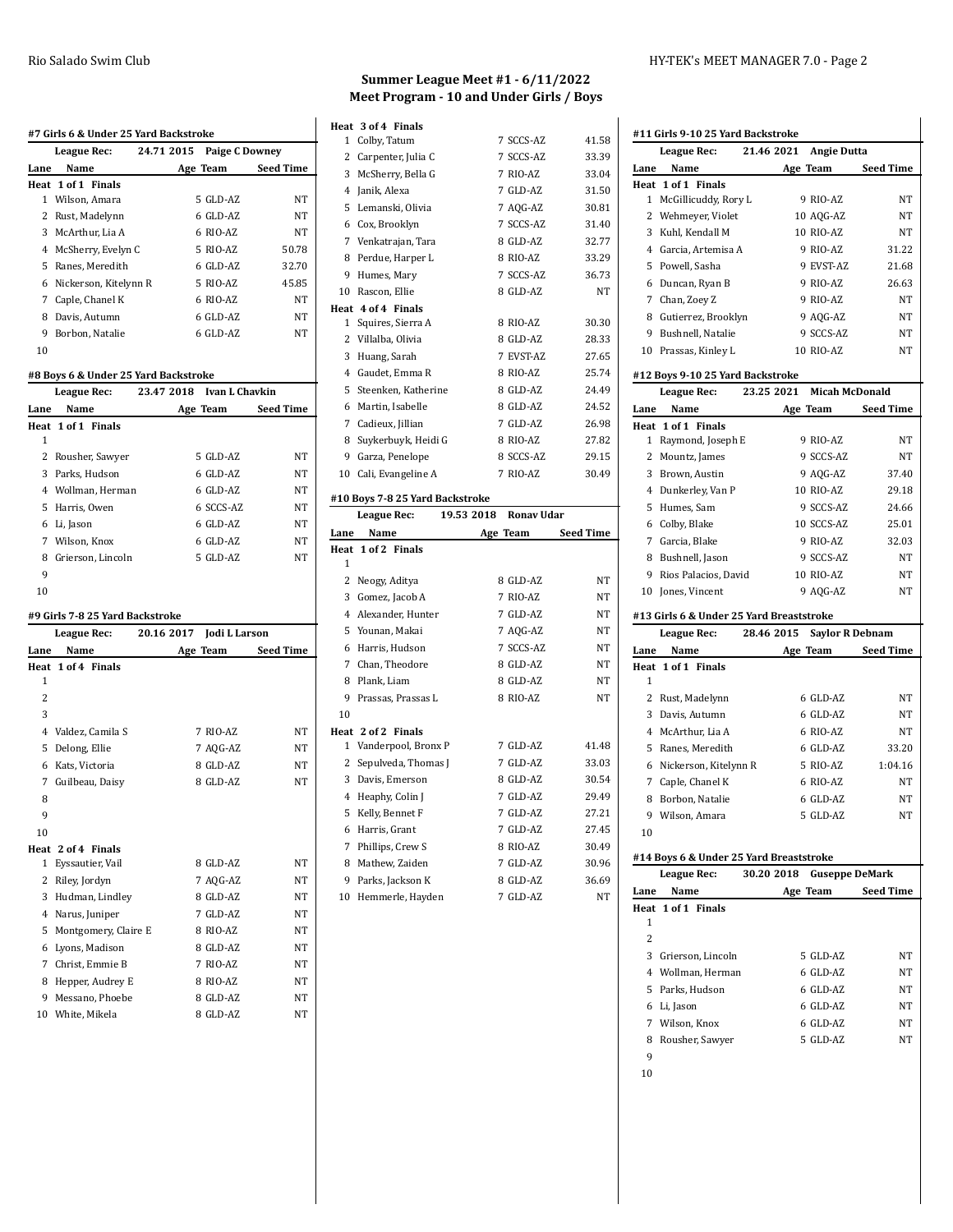|                | #15 Girls 7-8 25 Yard Breaststroke       |            |                |                  |
|----------------|------------------------------------------|------------|----------------|------------------|
|                | <b>League Rec:</b>                       | 22.94 2018 | Addisyn Warner |                  |
| Lane           | Name                                     |            | Age Team       | <b>Seed Time</b> |
| Heat           | 1 of 4 Finals                            |            |                |                  |
| 1              |                                          |            |                |                  |
| $\overline{2}$ |                                          |            |                |                  |
| 3              |                                          |            |                |                  |
|                | 4 Narus, Juniper                         |            | 7 GLD-AZ       | NT               |
|                | 5 Hepper, Audrey E                       |            | 8 RIO-AZ       | <b>NT</b>        |
| 6              | Riley, Jordyn                            |            | 7 AQG-AZ       | NT               |
| 7              |                                          |            |                |                  |
| 8              |                                          |            |                |                  |
| 9              |                                          |            |                |                  |
| 10             |                                          |            |                |                  |
|                | Heat 2 of 4 Finals                       |            |                |                  |
|                | 1 Messano, Phoebe                        |            | 8 GLD-AZ       | NT               |
|                | 2 Lyons, Madison                         |            | 8 GLD-AZ       | NT               |
|                | 3 White, Mikela                          |            | 8 GLD-AZ       | NT               |
|                | 4 Rascon, Ellie                          |            | 8 GLD-AZ       | <b>NT</b>        |
|                | 5 Kats, Victoria                         |            | 8 GLD-AZ       | NT               |
|                | 6 Hudman, Lindley                        |            | 8 GLD-AZ       | <b>NT</b>        |
|                | 7 Eyssautier, Vail                       |            | 8 GLD-AZ       | NT               |
|                | 8 Delong, Ellie                          |            | 7 AQG-AZ       | NT               |
|                | 9 Valdez, Camila S                       |            | 7 RIO-AZ       | NT               |
|                | 10 Guilbeau, Daisy<br>Heat 3 of 4 Finals |            | 8 GLD-AZ       | NT               |
|                | 1 Carpenter, Julia C                     |            | 7 SCCS-AZ      | 45.55            |
|                | 2 McSherry, Bella G                      |            | 7 RIO-AZ       | 40.66            |
|                | 3 Villalba, Olivia                       |            | 8 GLD-AZ       | 37.56            |
|                | 4 Lemanski, Olivia                       |            | 7 AQG-AZ       | 37.36            |
|                | 5 Squires, Sierra A                      |            | 8 RIO-AZ       | 35.30            |
|                | 6 Colby, Tatum                           |            | 7 SCCS-AZ      | 36.47            |
|                | 7 Perdue, Harper L                       |            | 8 RIO-AZ       | 37.50            |
|                | 8 Janik, Alexa                           |            | 7 GLD-AZ       | 39.44            |
|                | 9 Cali, Evangeline A                     |            | 7 RIO-AZ       | 41.85            |
|                | 10 Cox, Brooklyn                         |            | 7 SCCS-AZ      | 49.74            |
|                | Heat 4 of 4 Finals                       |            |                |                  |
|                | 1 Venkatrajan, Tara                      |            | 8 GLD-AZ       | 34.42            |
|                | 2 Suykerbuyk, Heidi G                    |            | 8 RIO-AZ       | 33.34            |
|                | 3 Gaudet, Emma R                         |            | 8 RIO-AZ       | 29.76            |
|                | 4 Steenken, Katherine                    |            | 8 GLD-AZ       | 28.38            |
|                | 5 Miles, Chauntelle I                    |            | 8 RIO-AZ       | 25.45            |
|                | 6 Garza, Penelope                        |            | 8 SCCS-AZ      | 26.80            |
|                | 7 Huang, Sarah                           |            | 7 EVST-AZ      | 28.89            |
|                | 8 Martin, Isabelle                       |            | 8 GLD-AZ       | 31.14            |
|                | 9 Cadieux, Jillian                       |            | 7 GLD-AZ       | 34.07            |
|                | 10 Humes, Mary                           |            | 7 SCCS-AZ      | 34.65            |
|                |                                          |            |                |                  |

#### **Summer League Meet #1 - 6/11/2022 Meet Program - 10 and Under Girls / Boys**

|                   | League Rec:                         | 24.29 2019                           | Diego Quintana Spagnol |
|-------------------|-------------------------------------|--------------------------------------|------------------------|
| Lane              | Name                                | Age Team                             | <b>Seed Time</b>       |
|                   | Heat 1 of 2 Finals                  |                                      |                        |
| 1                 |                                     |                                      |                        |
| 2                 |                                     |                                      |                        |
|                   | 3 Plank, Liam                       | 8 GLD-AZ                             | NΤ                     |
|                   | 4 Prassas, Prassas L                | 8 RIO-AZ                             | NΤ                     |
|                   | 5 Alexander, Hunter                 | 7 GLD-AZ                             | NΤ                     |
|                   | 6 Chan, Theodore                    | 8 GLD-AZ                             | NT                     |
| $7^{\circ}$       | Hemmerle, Hayden                    | 7 GLD-AZ                             | NT                     |
| 8                 |                                     |                                      |                        |
| 9                 |                                     |                                      |                        |
| 10                |                                     |                                      |                        |
|                   | Heat 2 of 2 Finals                  |                                      |                        |
| 1                 | Vanderpool, Bronx P                 | 7 GLD-AZ                             | 40.41                  |
|                   | 2 Parks, Jackson K                  | 8 GLD-AZ                             | 35.62                  |
|                   | 3 Phillips, Crew S                  | 8 RIO-AZ                             | 31.33                  |
|                   | 4 Kelly, Bennet F                   | 7 GLD-AZ                             | 30.10                  |
|                   | 5 Harris, Grant                     | 7 GLD-AZ                             | 26.41                  |
|                   | 6 Davis, Emerson                    | 8 GLD-AZ                             | 29.65                  |
|                   | 7 Sepulveda, Thomas J               | 7 GLD-AZ                             | 31.22                  |
|                   | 8 Heaphy, Colin J                   | 7 GLD-AZ                             | 33.16                  |
|                   | 9 Mathew, Zaiden                    | 7 GLD-AZ                             | 37.68                  |
|                   | 10 Neogy, Aditya                    | 8 GLD-AZ                             | NT                     |
|                   |                                     |                                      |                        |
|                   | #17 Girls 9-10 25 Yard Breaststroke |                                      |                        |
|                   | <b>League Rec:</b>                  | 23.24 2021<br><b>Macie Mortensen</b> |                        |
| Lane<br>Heat      | Name<br>1 of 1 Finals               | Age Team                             | Seed Time              |
| 1                 |                                     |                                      |                        |
|                   |                                     |                                      |                        |
|                   |                                     |                                      |                        |
|                   | 2 Bushnell, Natalie                 | 9 SCCS-AZ                            | NΤ                     |
|                   | 3 Gutierrez, Brooklyn               | 9 AQG-AZ                             | NΤ                     |
|                   | 4 Benson, Morrigan                  | 9 AQG-AZ                             | NT                     |
|                   | 5 Duncan, Ryan B                    | 9 RIO-AZ                             | 39.89                  |
|                   | 6 Garcia, Artemisa A                | 9 RIO-AZ                             | 45.48                  |
|                   | 7 Prassas, Kinley L                 | 10 RIO-AZ                            | NΤ                     |
|                   | 8 McGillicuddy, Rory L              | 9 RIO-AZ                             | NΤ                     |
|                   | 9 Kuhl, Kendall M                   | 10 RIO-AZ                            | NT                     |
| 10                |                                     |                                      |                        |
|                   | #18 Boys 9-10 25 Yard Breaststroke  |                                      |                        |
|                   | League Rec:                         | 28.11 2021<br>Luke Bachman           |                        |
|                   | Name                                | Age Team                             | Seed Time              |
|                   | 1 of 1 Finals                       |                                      |                        |
| 1                 |                                     |                                      |                        |
|                   | 2 Mountz, James                     | 9 SCCS-AZ                            | NΤ                     |
| 3                 | Jones, Vincent                      | 9 AQG-AZ                             | NT                     |
|                   | 4 Humes, Sam                        | 9 SCCS-AZ                            | 30.91                  |
|                   | 5 Brown, Austin                     | 9 AQG-AZ                             | 25.87                  |
|                   | 6 Colby, Blake                      | 10 SCCS-AZ                           | 29.55                  |
| 7                 | Dunkerley, Van P                    | 10 RIO-AZ                            |                        |
|                   | 8 Bushnell, Jason                   | 9 SCCS-AZ                            | NΤ                     |
| Lane<br>Heat<br>9 | Rios Palacios, David                | 10 RIO-AZ                            | 31.49<br>NT            |

#### Rio Salado Swim Club **HY-TEK's MEET MANAGER 7.0** - Page 3

|                                           | #19 Girls 6 & Under 25 Yard Butterfly |
|-------------------------------------------|---------------------------------------|
| <b>League Rec:</b>                        | 22.68 2015<br><b>Saylor R Debnam</b>  |
| Name<br>Lane                              | Age Team<br><b>Seed Time</b>          |
| 1 of 1 Finals<br>Heat                     |                                       |
| 1                                         |                                       |
| 2<br>McArthur, Lia A                      | 6 RIO-AZ<br>NT                        |
| 3<br>Borbon, Natalie                      | 6 GLD-AZ<br>NT<br>6 RIO-AZ<br>NT      |
| 4 Caple, Chanel K<br>5 Ranes, Meredith    | 6 GLD-AZ<br>28.81                     |
| 6 McSherry, Evelyn C                      | 5 RIO-AZ<br>49.41                     |
| 7 Davis, Autumn                           | 6 GLD-AZ<br><b>NT</b>                 |
| Rust, Madelynn<br>8                       | 6 GLD-AZ<br><b>NT</b>                 |
| 9 Wilson, Amara                           | 5 GLD-AZ<br>NT                        |
| 10                                        |                                       |
| #20 Boys 6 & Under 25 Yard Butterfly      |                                       |
| League Rec:                               | 22.47 2018<br><b>Ivan L Chavkin</b>   |
| Lane<br>Name                              | Age Team<br><b>Seed Time</b>          |
| 1 of 1 Finals<br>Heat                     |                                       |
| 1<br>2                                    |                                       |
| 3<br>Rousher, Sawyer                      | 5 GLD-AZ<br>NT                        |
| 4 Wilson, Knox                            | 6 GLD-AZ<br>NT                        |
| Wollman, Herman<br>5                      | 6 GLD-AZ<br>NΤ                        |
| Li, Jason<br>6                            | 6 GLD-AZ<br>NT                        |
| Parks, Hudson<br>7                        | 6 GLD-AZ<br>NT                        |
| Grierson, Lincoln<br>8                    | 5 GLD-AZ<br>NT                        |
| 9                                         |                                       |
| 10                                        |                                       |
|                                           |                                       |
| #21 Girls 7-8 25 Yard Butterfly           |                                       |
| League Rec:                               | 19.16 2017<br>Jodi L Larson           |
| Name<br>Lane                              | Age Team<br><b>Seed Time</b>          |
| Heat 1 of 4 Finals                        |                                       |
| 1                                         |                                       |
| $\overline{c}$                            |                                       |
| 3                                         |                                       |
| 4 Hudman, Lindley                         | 8 GLD-AZ<br>NT                        |
| 5<br>Messano, Phoebe                      | 8 GLD-AZ<br>NT                        |
| Valdez, Camila S<br>6                     | 7 RIO-AZ<br>NT                        |
| 7                                         |                                       |
| 8                                         |                                       |
| 9                                         |                                       |
| 10                                        |                                       |
| Heat 2 of 4 Finals<br>1<br>Lyons, Madison | 8 GLD-AZ<br>NΤ                        |
| 2<br>Riley, Jordyn                        | 7 AQG-AZ<br>NΤ                        |
| 3<br>Kats, Victoria                       | 8 GLD-AZ<br>NΤ                        |
| 4 White, Mikela                           | 8 GLD-AZ<br>NT                        |
| 5<br>Rascon, Ellie                        | 8 GLD-AZ<br>NΤ                        |
| 6<br>Guilbeau, Daisy                      | 8 GLD-AZ<br>NT                        |
| 7<br>Eyssautier, Vail                     | 8 GLD-AZ<br>NΤ                        |
| 8<br>Montgomery, Claire E                 | 8 RIO-AZ<br>NΤ                        |
| 9<br>Narus, Juniper                       | 7 GLD-AZ<br>NΤ                        |